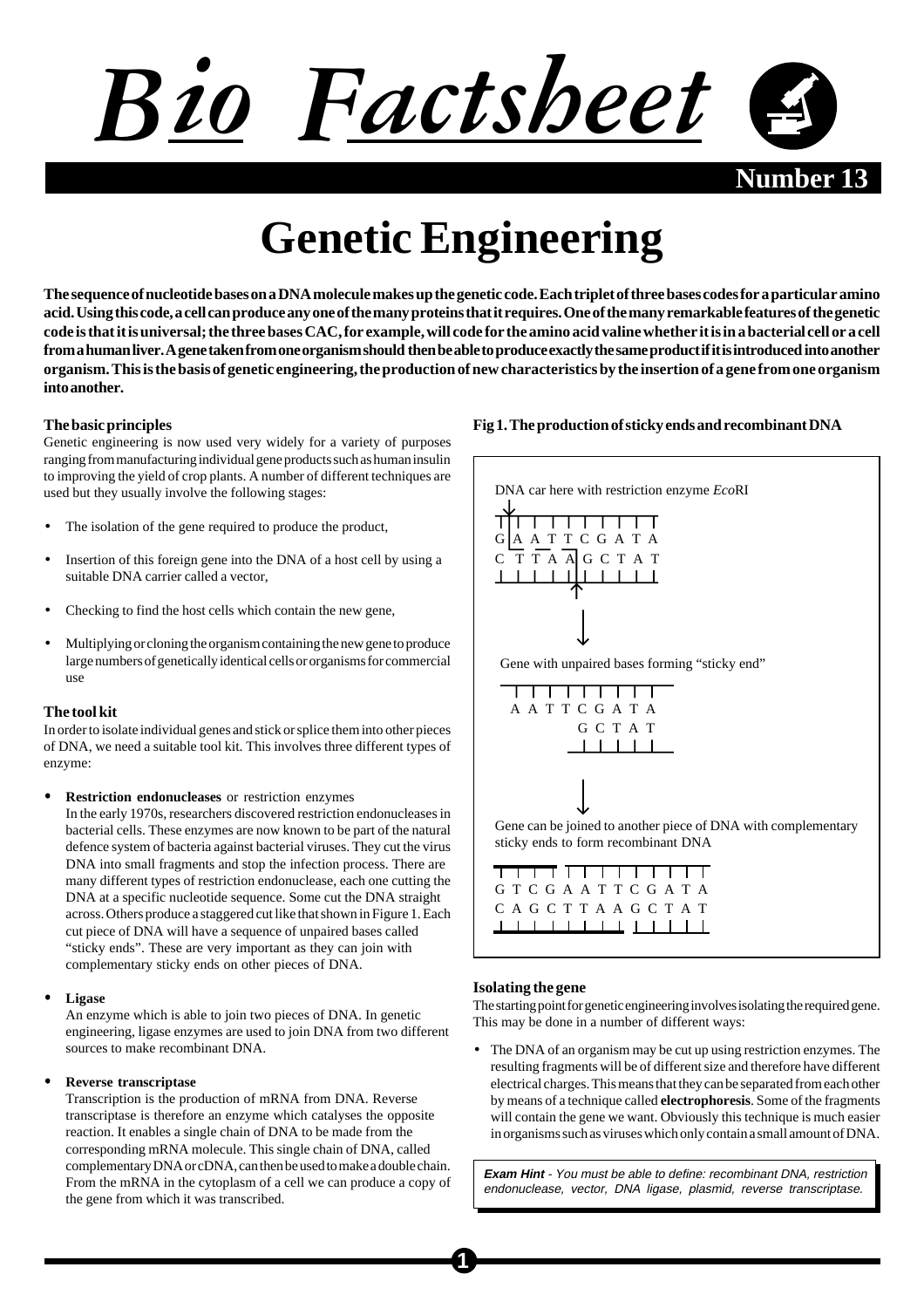- Insulin is a protein. It is a hormone produced in large quantities in the βcells of the Islets of Langerhans in the pancreas. Obviously, much of the mRNA produced by these cells should code for insulin. If we isolate mRNA from appropriate cells and incubate it with reverse transcriptase, we can produce a copy of the insulin gene.
- Since we know the sequence of bases which codes for each amino acid, we can work backwards to produce an artificial gene. What we need to do is to analyse the sequence of amino acids which make up the protein in which we are interested. We can then use a so-called 'gene machine' to assemble an artificial gene which will carry the correct code.

#### **Producing recombinant DNA**

The next problem that researchers face is to insert the required gene into the DNA of the host cell. Unfortunately, this cannot usually be done directly, so use has to be made of a vector. This is often a **plasmid** - a small, circular piece of DNA found in bacterial cells. Firstly, plasmids are isolated. They are then cut open with restriction enzymes and the new gene inserted with the aid of ligases. We now have recombinant DNA; DNA from different organisms joined in a single molecule. The plasmid is then put into the host organism. This process is summarised in Figure 2.

## **Figure 2. The production of recombinant bacteria**



# **Checking the host cells**

It is by no means certain that treating the plasmids in this way will ensure that they all take up the new gene. In practice, very few of them do and we are left with a mixture of plasmids, most of which do not contain this gene. There is another problem as well. If we incubate plasmids and bacterial cells, only some of the cells will take up the plasmids. We need a way to identify the few bacteria which contain the recombinant DNA.

Plasmids carry genetic information of their own and the ones used in genetic engineering usually contain DNA which codes for resistance to particular antibiotics. We know that the plasmid we are interested in, the one containing the new gene, is resistant to certain antibiotics. By growing the bacteria on a medium containing these antibiotics, we can identify the ones we want.

## **Cloning the gene**

Every time a bacterial cell divides, two genetically identical individuals are produced. If the bacterial cell contains the new gene, this will also be copied and will appear in each of the daughter cells. The same is true of cells from other organisms, providing that they are dividing by mitosis. Bacteria are widely used in genetic engineering processes and have transformed many biotechnological processes. One advantage is that micro-organisms can be produced rapidly which will have a much higher yield. This is a much faster process than if we had to wait for chance mutations to arise.

Sometimes the organism that produces the desired product is slow growing, so genetic engineers insert an appropriate gene into the DNA of a faster growing organism such as the bacterium, *Escherichia coli*. It has also become possible to separate growth and production stages of culture. The bacterial cells grow rapidly and transform all the raw materials in the culture medium into molecules required for growth. Only when a certain cell density is reached are the genes responsible for making the required product switched on. In this way, much larger amounts of product can be produced much more rapidly.

A problem with large industrial-scale fermentations is that respiring microorganisms produce a lot of heat. Cooling a fermenter is expensive so genetic engineers are experimenting with the use of thermophilic bacteria; bacteria which normally live in places such as hot springs where the temperature is high.

## **The uses of genetic engineering**

## **1. Making products from genetically modified organisms**

#### • **Human insulin**

It has been estimated that there are approximately 60 million people in the world who have diabetes and who require daily injections of insulin. At one time this insulin was obtained from the pancreases of pigs and cattle. This only produced limited supplies and, in addition, insulin from these sources could produce an allergic reaction since it was a foreign protein. Genetically-engineered human insulin is cheaper to produce and less likely to produce allergic reactions.

#### • **Bovine somatotrophin (BST)**

This is a hormone produced in very small quantities in the pituitary gland of a cow. It stimulates growth of young animals. If given to older cows, it stimulates milk production by increasing the cow's appetite and by diverting more of the food intake towards milk production. Several countries have used genetically-engineered BST to increase milk production.

• **Interferons**

Interferons are naturally occurring chemicals produced in very small quantities when the cells of a mammal are attacked by viruses. Interferons can be used to treat certain types of cancer. Only with the development of genetic engineering techniques, however, has it become possible for enough interferon to be produced for medical use.

# **2. Improving the yields of crop plants**

For centuries the only method available for improving the yield of crop plants was selective breeding. This, however, is slow and unpredictable. The advent of genetic engineering means that it is now possible to select desirable genes from a whole range of organisms and insert these into plants with a suitable vector. The bacterium *Agrobacterium tumefaciens* is commonly used. It contains a large plasmid which readily becomes incorporated in the DNA of the host plant cell. This plasmid can be used to introduce new genes.